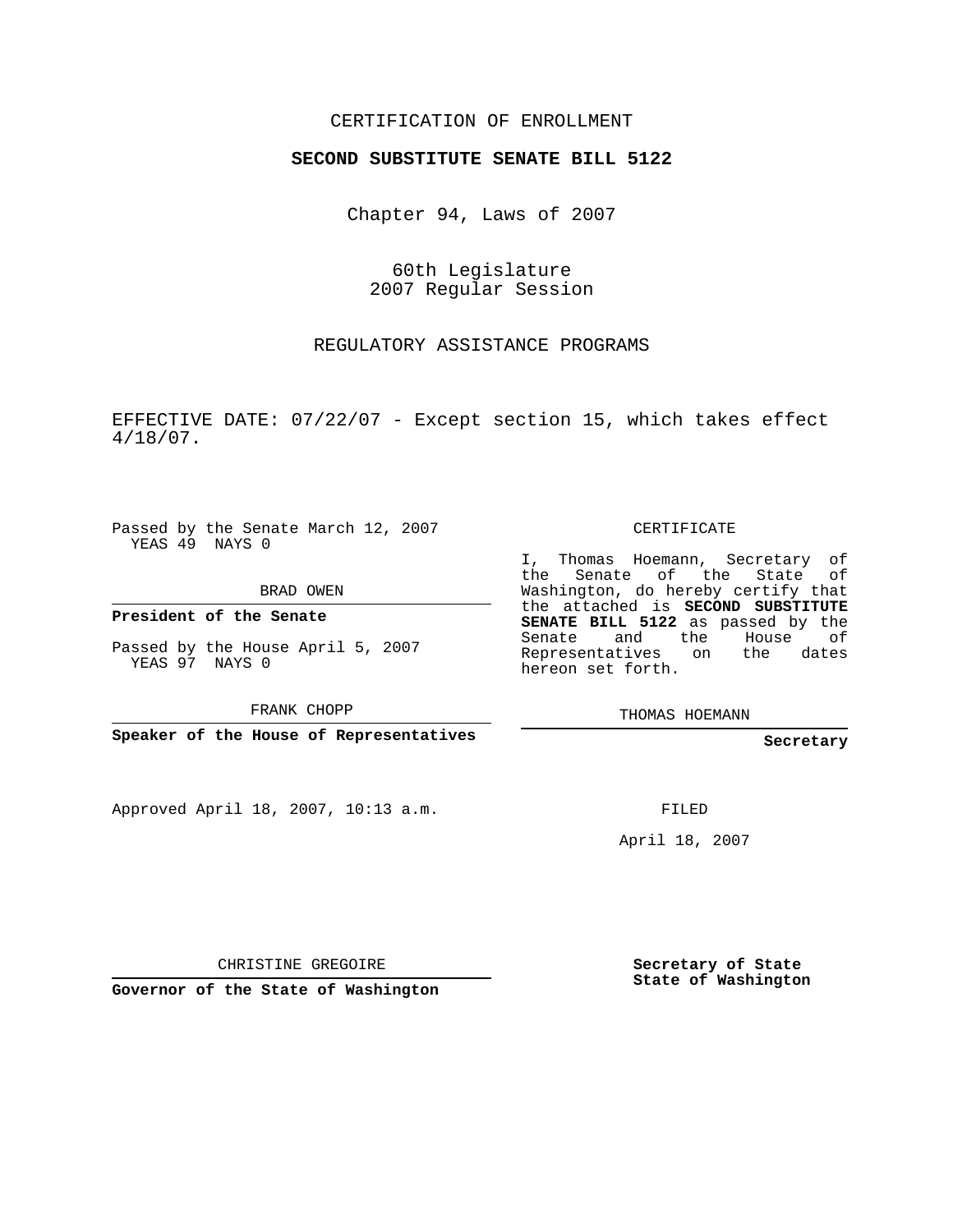## **SECOND SUBSTITUTE SENATE BILL 5122** \_\_\_\_\_\_\_\_\_\_\_\_\_\_\_\_\_\_\_\_\_\_\_\_\_\_\_\_\_\_\_\_\_\_\_\_\_\_\_\_\_\_\_\_\_

\_\_\_\_\_\_\_\_\_\_\_\_\_\_\_\_\_\_\_\_\_\_\_\_\_\_\_\_\_\_\_\_\_\_\_\_\_\_\_\_\_\_\_\_\_

Passed Legislature - 2007 Regular Session

## **State of Washington 60th Legislature 2007 Regular Session**

**By** Senate Committee on Ways & Means (originally sponsored by Senators Rockefeller and Swecker; by request of Office of Financial Management)

READ FIRST TIME 02/22/07.

 AN ACT Relating to preserving the current regulatory assistance program with cost reimbursement changes; amending RCW 43.42.005, 43.42.010, 43.42.020, 43.42.030, 43.42.040, 43.42.050, 43.42.060, 43.42.070, 43.42.080, 43.21A.690, 43.30.490, 43.70.630, 43.300.080, 70.94.085, 43.131.401, and 43.131.402; creating a new section; decodifying RCW 43.42.905; and declaring an emergency.

7 BE IT ENACTED BY THE LEGISLATURE OF THE STATE OF WASHINGTON:

 8 **Sec. 1.** RCW 43.42.005 and 2003 c 71 s 1 are each amended to read 9 as follows:

 (1) The legislature finds that the health and safety of its citizens, natural resources, and the environment are vital interests of the state that must be protected to preserve the state's quality of life. The legislature also finds that the state's economic well-being is a vital interest that depends upon the development of fair, 15 <u>accessible, and</u> coordinated permitting and regulatory ((processes)) 16 requirements that ensure that the state not only protects public health and safety and natural resources but also encourages appropriate activities that stimulate growth and development. The legislature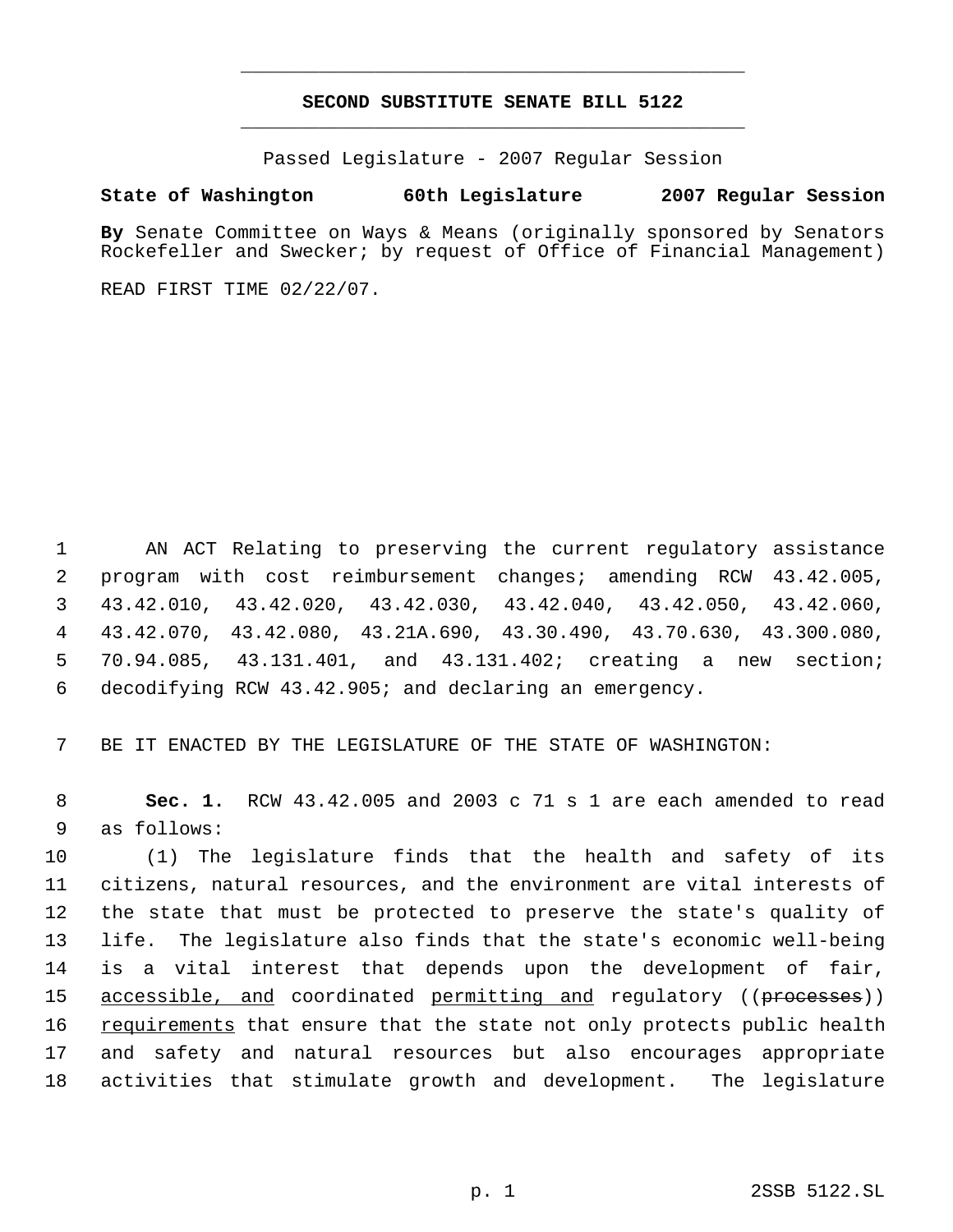1 further finds that Washington's permitting and regulatory programs have 2 established strict standards to protect public health and safety and 3 the environment.

 4 (2) The legislature also finds that, as the number of environmental 5 and land use laws and requirements have grown in Washington, so have 6 the number of permits required of business and government. The 7 increasing number of ((individual)) permits and ((permit)) permitting 8 agencies has generated the potential for conflict, overlap, and 9 duplication among ((various)) state, local, and federal ((permits. 10 Lack of coordination in the processing of project applications may 11 cause costly delays and frustration to applicants)) permitting and 12 regulatory requirements.

13 (3) The legislature further finds that not all project 14 ((applicants)) proponents require the same type of assistance. 15 ((Applicants)) Proponents with small projects may merely need 16 information ((about local and state permits)) and assistance in 17 ((applying for those permits)) starting the permitting and application 18 process, while intermediate-sized projects may require more of a 19 facilitated ((permit)) and periodically assisted permitting process, 20 and large complex projects may need extensive and more continuous 21 coordination among local, state, and federal agencies and tribal 22 governments.

 (4) The legislature further finds that persons doing business in Washington state should have access to clear and appropriate 25 information regarding ((state)) regulations, permit requirements, and agency rule-making processes.

27 (5) The legislature, therefore, finds that a range of assistance 28 and coordination options should be available to project ((applicants)) 29 proponents from a state office independent of any local, state, or 30 federal permit agency. The legislature finds that citizens, 31 businesses, and project ((applicants)) proponents should be provided 32 with:

33 (a) A reliable and consolidated source of information concerning 34 federal, state, and local environmental and land use laws and 35 procedures that may apply to any given project;

36 (b) Facilitated interagency forums for discussion of significant 37 issues related to the multiple permitting processes if needed for some 38 project ((applicants)) proponents; and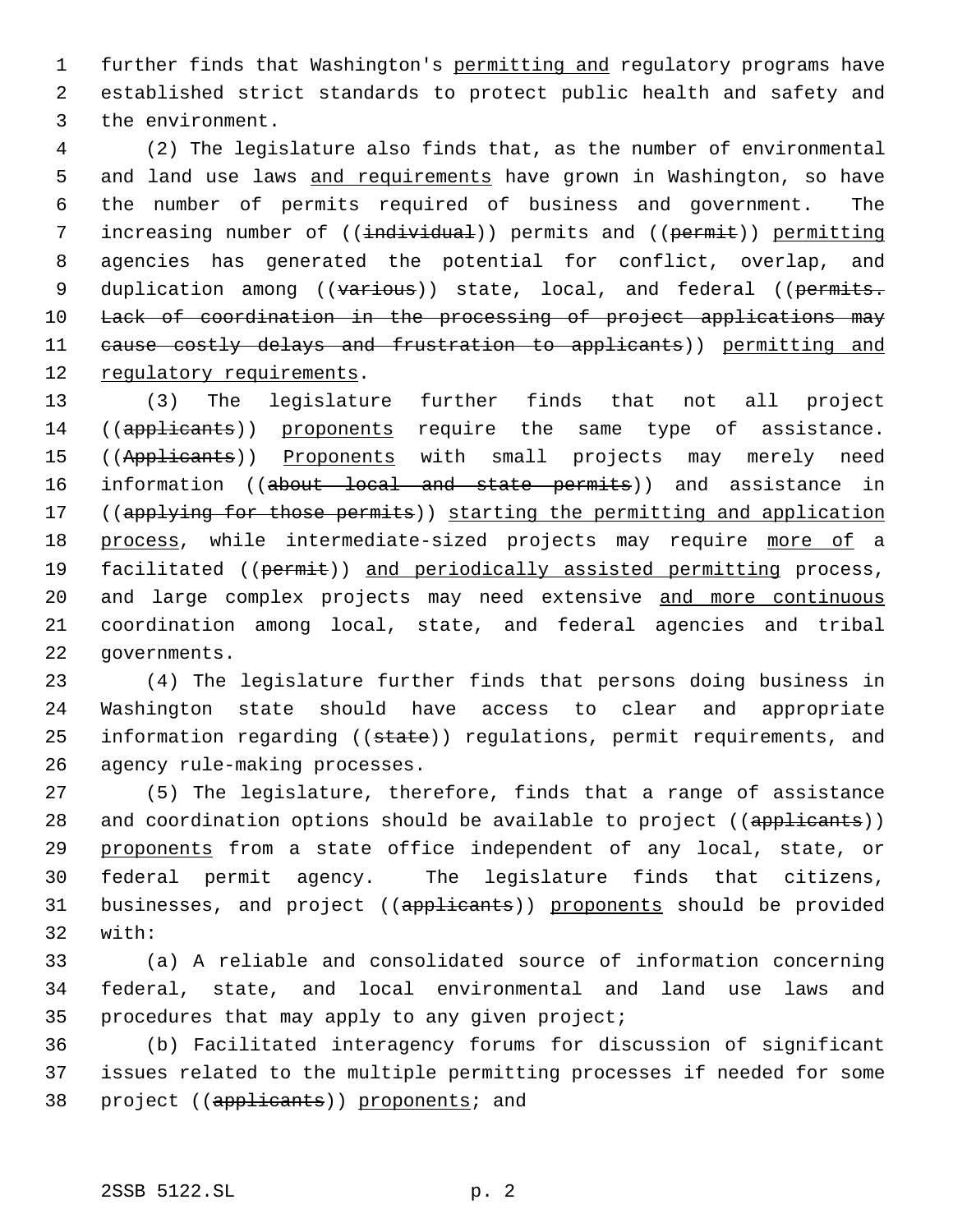(c) Active coordination of all applicable regulatory and land use 2 permitting procedures if needed for some project ((applicants)) proponents.

 (6) The legislature declares that the purpose of this chapter is to 5 ((transfer the existing permit assistance center in the department of ecology to a new office of permit assistance in the office of financial 7 management to)):

8 (a) Assure that citizens, businesses, and project ((applicants)) proponents will continue to be provided with vital information regarding environmental and land use laws and with assistance in complying with environmental and land use laws to promote understanding of these laws and to protect public health and safety and the environment;

 (b) Ensure that facilitation of project permit decisions by permit agencies promotes both process efficiency and environmental protection;

 (c) Allow for coordination of permit processing for large projects 17 upon project ((applicants<sup>1</sup>)) proponents' request and at project 18 ((applicants<sup>1</sup>)) proponents' expense to promote efficiency, ensure certainty, and avoid conflicts among permit agencies; and

 (d) Provide these services through an office independent of any permit agency to ensure that any potential or perceived conflicts of interest related to providing these services or making permit decisions can be avoided.

 (7) The legislature also declares that the purpose of this chapter is to provide citizens of the state with access to information regarding state regulations, permit requirements, and agency rule-making processes in Washington state.

 (8) The legislature intends that establishing an office of regulatory assistance will provide these services without abrogating or 30 limiting the authority of any ((permit)) agency to make decisions on 31 permits and regulatory requirements that it ((issues)) requires or any rule-making agency to make decisions on regulations. The legislature therefore declares that the office of regulatory assistance shall have authority to provide these services but shall not have any authority to make decisions on permits.

 **Sec. 2.** RCW 43.42.010 and 2003 c 71 s 2 are each amended to read as follows: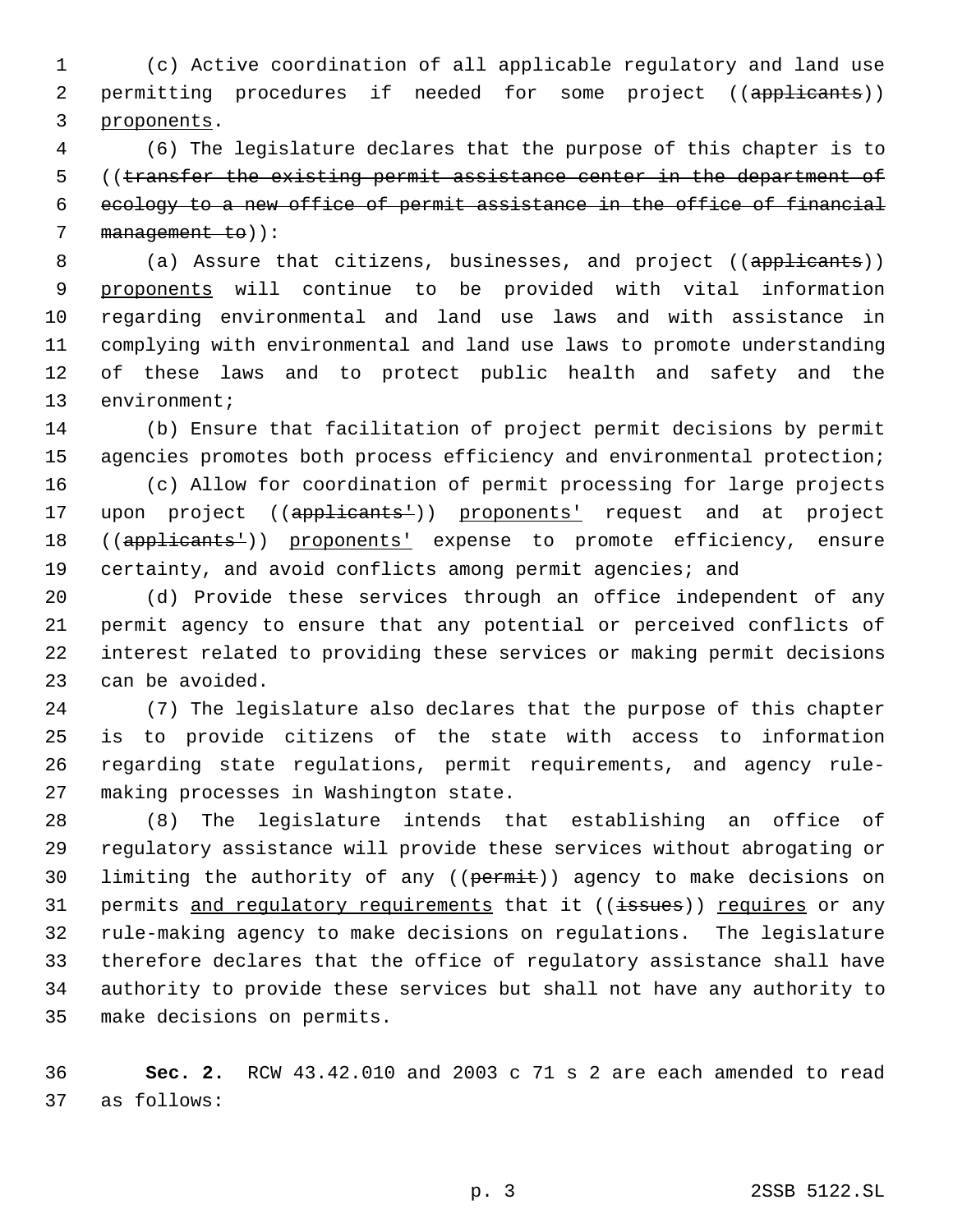(1) The office of regulatory assistance is created in the office of financial management and shall be administered by the office of the 3 governor to assist citizens, businesses, and project ((applicants)) proponents.

5 (2) The office shall:

- 6 (a) Maintain and furnish information as provided in RCW 43.42.040;
- 7 (b) Furnish facilitation as provided in RCW 43.42.050;
- 
- 8 (c) Furnish coordination as provided in RCW 43.42.060;
- 9 (d) Coordinate cost reimbursement as provided in RCW 43.42.070;

10 (e) Work with ((state)) governmental agencies ((and local 11 governments)) to continue to develop a range of ((permit)) permitting 12 and regulatory assistance options for project ((applicants)) 13 proponents;

14 (f) ((Review initiatives developed by the transportation permit 15 efficiency and accountability committee established in chapter 47.06C 16 RCW and determine if any would be beneficial if implemented for other 17 types of projects;

18  $\left(\frac{q}{q}\right)$ ) Work to develop informal processes for dispute resolution 19 between agencies and permit ((applicants)) proponents;

20  $((+h))$   $(g)$  Conduct customer surveys to evaluate its effectiveness; 21 and

22 ( $(\frac{+}{+})$ ) (h) Provide the following ((biennial)) reports by June 1, 23 2008, and biennially thereafter, to the governor and the appropriate 24 committees of the legislature:

25 (i) A performance report, based on the customer surveys required in  $26$   $((\frac{h}{h}))$   $(q)$  of this subsection;

27 (ii) A report on any ((statutory or regulatory)) conflicts 28 identified by the office in the course of its duties ((that arise)) 29 arising from differing ((legal)) statutory or regulatory authorities  $30$  ((and)), roles and missions of agencies, timing and sequencing of 31 permitting and procedural requirements, or otherwise, and how these 32 were resolved((<del>. The report may include recommendations to the</del> 33 legislature and to agencies) i and

 (iii) A report regarding negotiation and implementation of voluntary cost-reimbursement agreements and use of outside independent consultants under RCW 43.42.070, including the nature and amount of work performed and implementation of requirements relating to costs.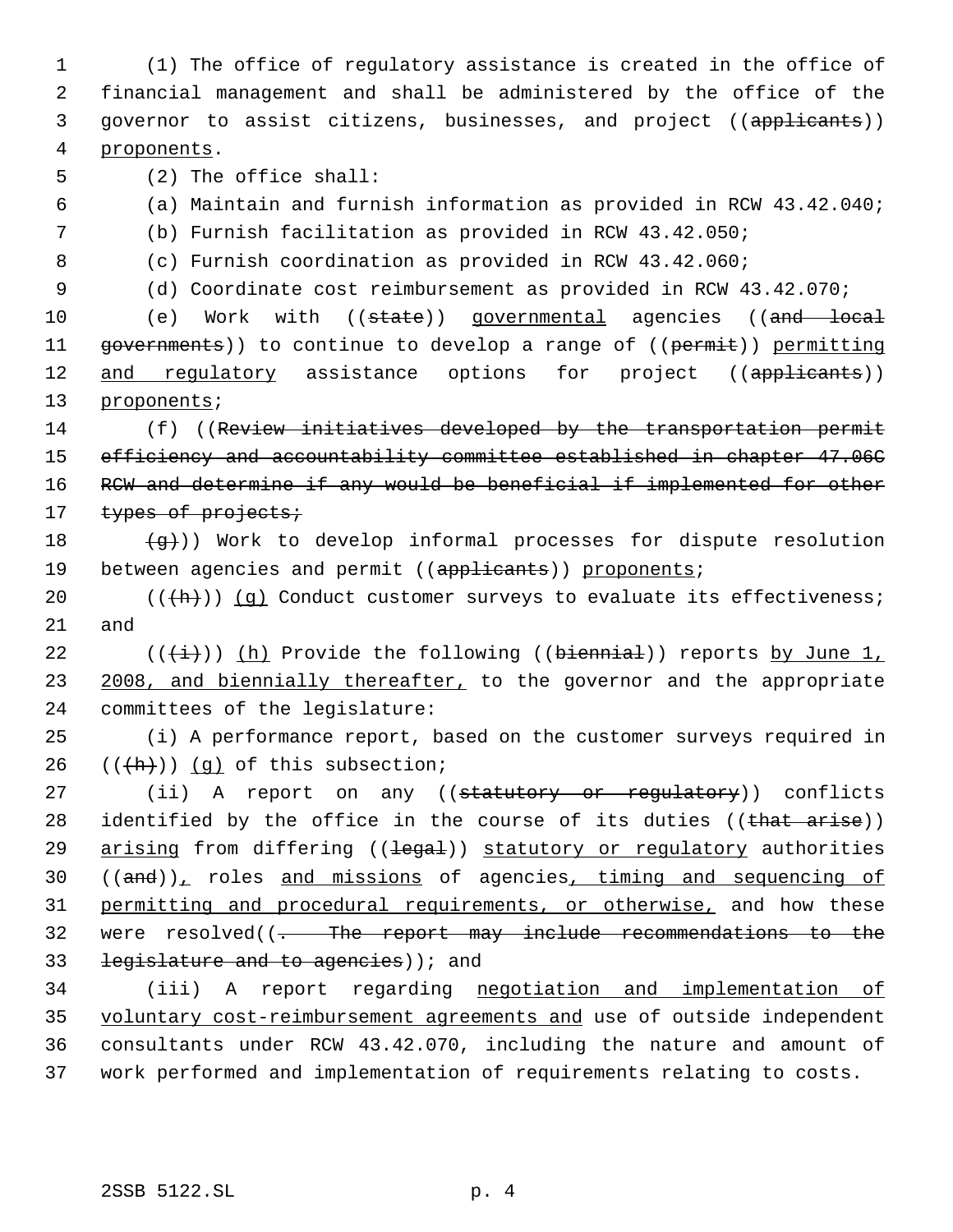1 (3) ((A director of the office shall be hired no later than June 1,  $2 \quad 2003.$ 

 $(4)$ )) The office shall ((give priority to furnishing assistance to 4 small projects when expending general fund moneys allocated to it)) ensure the equitable delivery and provision of assistance services,

regardless of project type, scale, fund source, or assistance request.

 **Sec. 3.** RCW 43.42.020 and 2002 c 153 s 3 are each amended to read as follows:

 (1) The office shall operate on the principle that citizens of the state of Washington should receive the following information regarding permits:

12 (a) A date and time for a decision on a permit or requlatory requirement;

 (b) The information required for an agency to make a decision on a 15 permit or regulatory requirement, recognizing that changes in the 16 project or other circumstances may change the information required; and (c) An estimate of the maximum amount of costs in fees, studies, or 18 public processes that will be incurred by the project ((applicant)) 19 proponent.

 (2) This section does not create an independent cause of action, affect any existing cause of action, or establish time limits for purposes of RCW 64.40.020.

 **Sec. 4.** RCW 43.42.030 and 2003 c 71 s 3 are each amended to read as follows:

 The definitions in this section apply throughout this chapter unless the context clearly requires otherwise.

 (1) "Office" means the office of regulatory assistance in the office of financial management established in RCW 43.42.010.

 (2) "Permit" means any permit, certificate, use authorization, or 30 other form of governmental review or approval required in order to 31 construct, expand, or operate a project in the state of Washington.

32 (3) "Permit agency" means any state  $((\theta \cdot \mathbf{r}))$ , local, or federal agency authorized by law to issue permits.

 (4) "Project" means any activity, the conduct of which requires a permit or permits from one or more permit agencies.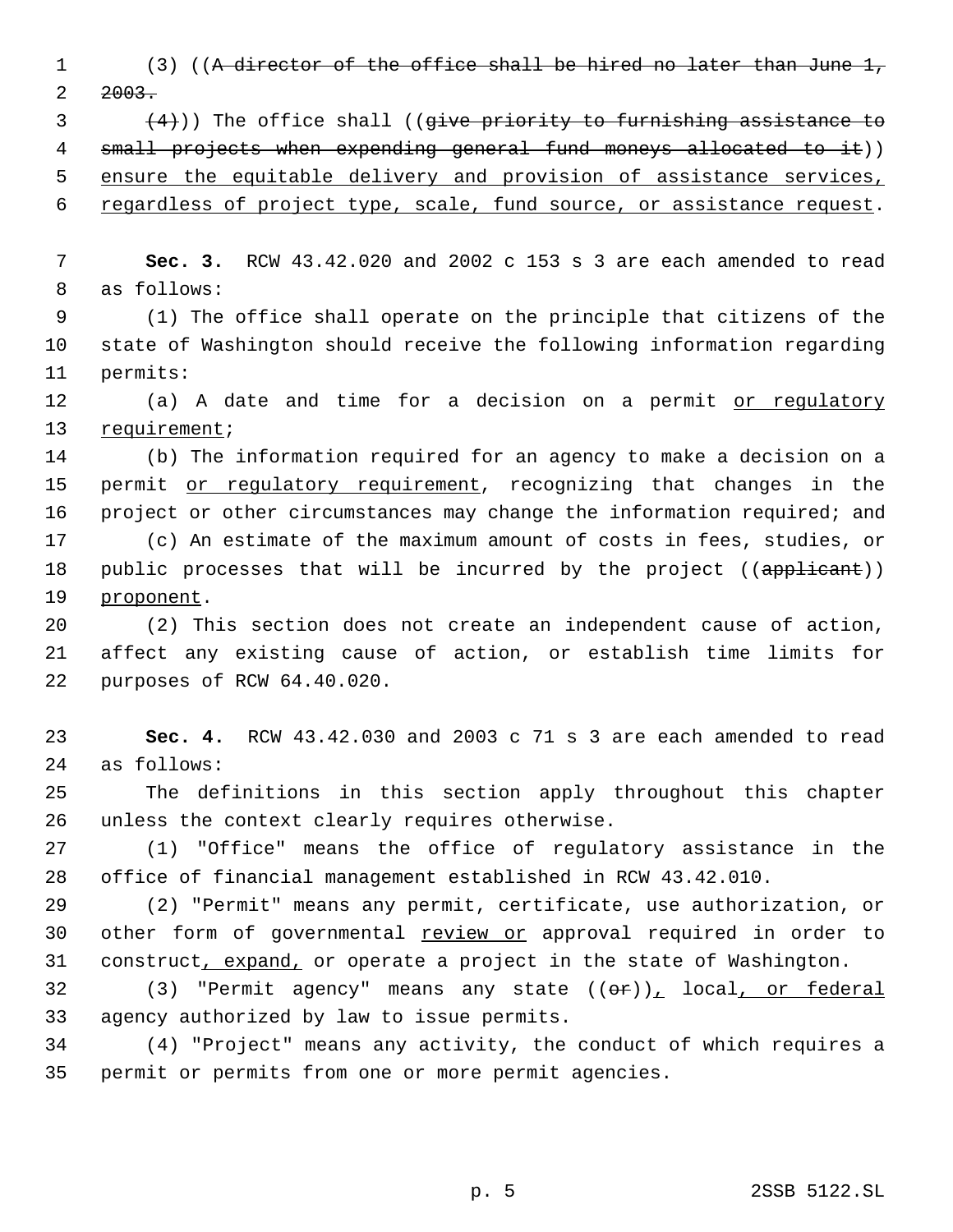1 (5) "Project ((applicant)) proponent" means a citizen, business, or 2 any entity applying for or seeking a permit or permits in the state of Washington.

 **Sec. 5.** RCW 43.42.040 and 2003 c 71 s 4 are each amended to read as follows:

 (1) The office shall assist citizens, businesses, and project ((applicants)) proponents by maintaining and furnishing information, including, but not limited to:

 (a) To the extent possible, compiling and periodically updating one or more handbooks containing lists and explanations of permit laws, including all relevant local, state, federal, and tribal laws. In providing this information, the office shall seek the cooperation of relevant local, state, and federal agencies and tribal governments;

 (b) Establishing and providing notice of a point of contact for obtaining information;

16 (c) Working closely and cooperatively with  $((the)$ ) business license 17 centers ((in providing)) to provide efficient and nonduplicative service; and

19 (d) ((Collecting and making available information regarding federal, state, local, and tribal government programs that rely on private professional expertise to assist agencies in project permit 22 review; and

23  $\text{(+e)}$ )) Developing a (( $\text{eall}$ )) service center and a web site.

 (2) The office shall coordinate among state agencies to develop an office web site that is linked through the office of the governor's web 26 site and that contains information regarding permitting and regulatory requirements for businesses and citizens in Washington state. At a minimum, the web site shall provide information or links to information on:

30 (a) Federal, state, and local rule-making processes and ((permit)) permitting and regulatory requirements applicable to Washington businesses and citizens;

 (b) Federal, state, and local licenses, permits, and approvals necessary to start and operate a business or develop real property in Washington;

(c) State and local building codes;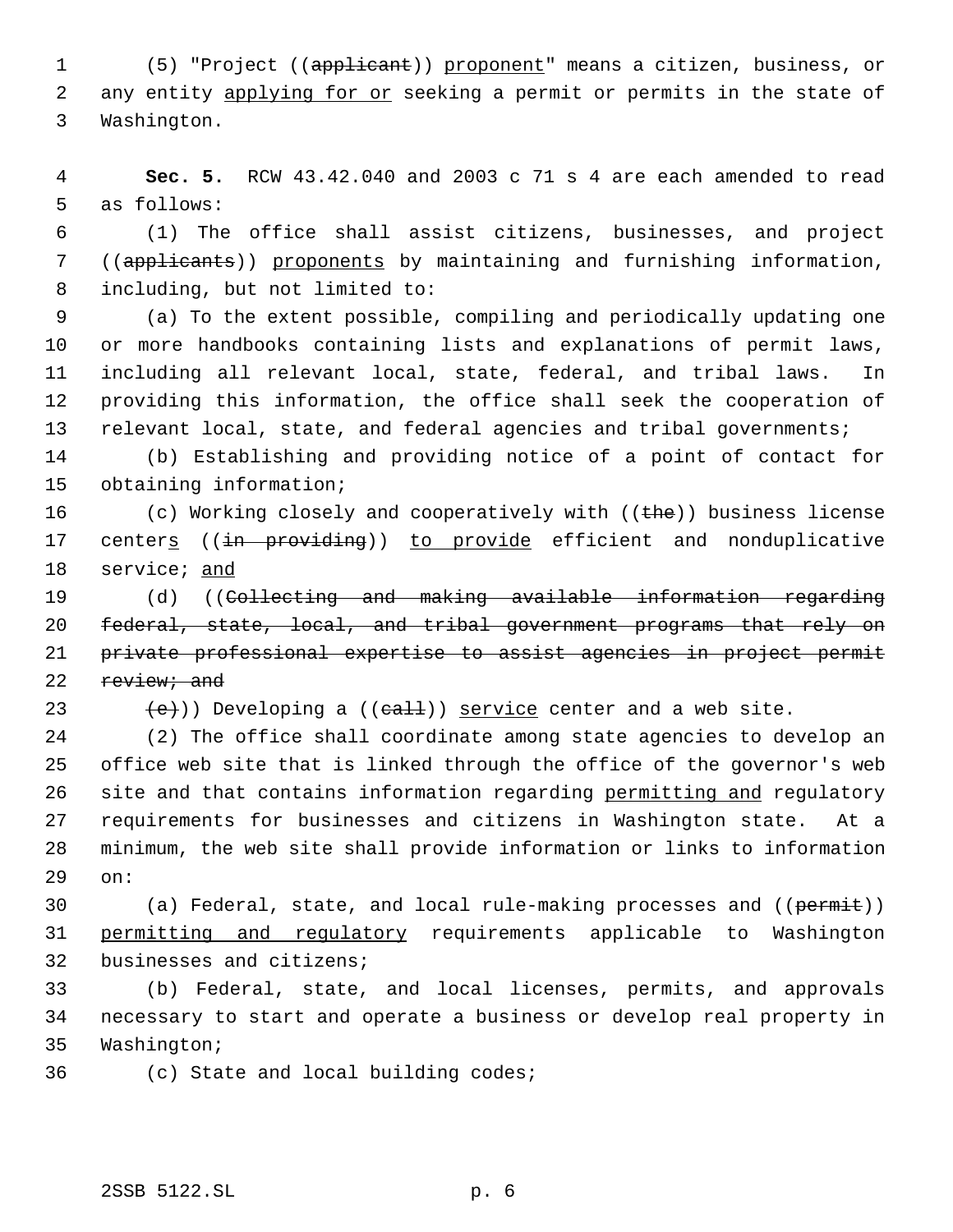(d) Federal, state, and local economic development programs that may be available to businesses in Washington; and

 (e) State and local agencies regulating or providing assistance to citizens and businesses operating a business or developing real property in Washington.

 (3) This section does not create an independent cause of action, affect any existing cause of action, or create any new cause of action regarding the application of regulatory or permit requirements.

 **Sec. 6.** RCW 43.42.050 and 2003 c 54 s 4 are each amended to read as follows:

11 At the request of a project ((applicant)) proponent, the office 12 shall assist the project ((applicant)) proponent in determining what regulatory requirements, processes, and permits apply to the project, as provided in this section.

 (1) The office shall assign a project facilitator who shall discuss applicable regulatory requirements, permits, and processes with the 17 project ((applicant)) proponent and explain the available options for 18 obtaining required permits and regulatory review.

19 (2) If the project ((applicant)) proponent and the project facilitator agree that the project would benefit from a project 21 scoping, ((or if the project is an industrial project of statewide 22 significance, as defined in RCW  $43.157.010$ ,) the project facilitator 23 shall conduct a project scoping  $((by))$  with the project  $((applitude))$ 24 proponent and the relevant ((state and local permit)) permitting and 25 regulatory agencies. The project facilitator shall invite the 26 participation of the relevant federal ((permit)) agencies and tribal governments.

 (a) The purpose of the project scoping is to identify the issues 29 and information needs of the project ((applicant)) proponent and the participating permit agencies regarding the project, share perspectives, and jointly develop a strategy for the processing of required permits by each participating permit agency.

(b) The scoping shall address:

(i) The permits that are required for the project;

 (ii) The permit application forms and other application requirements of the participating permit agencies;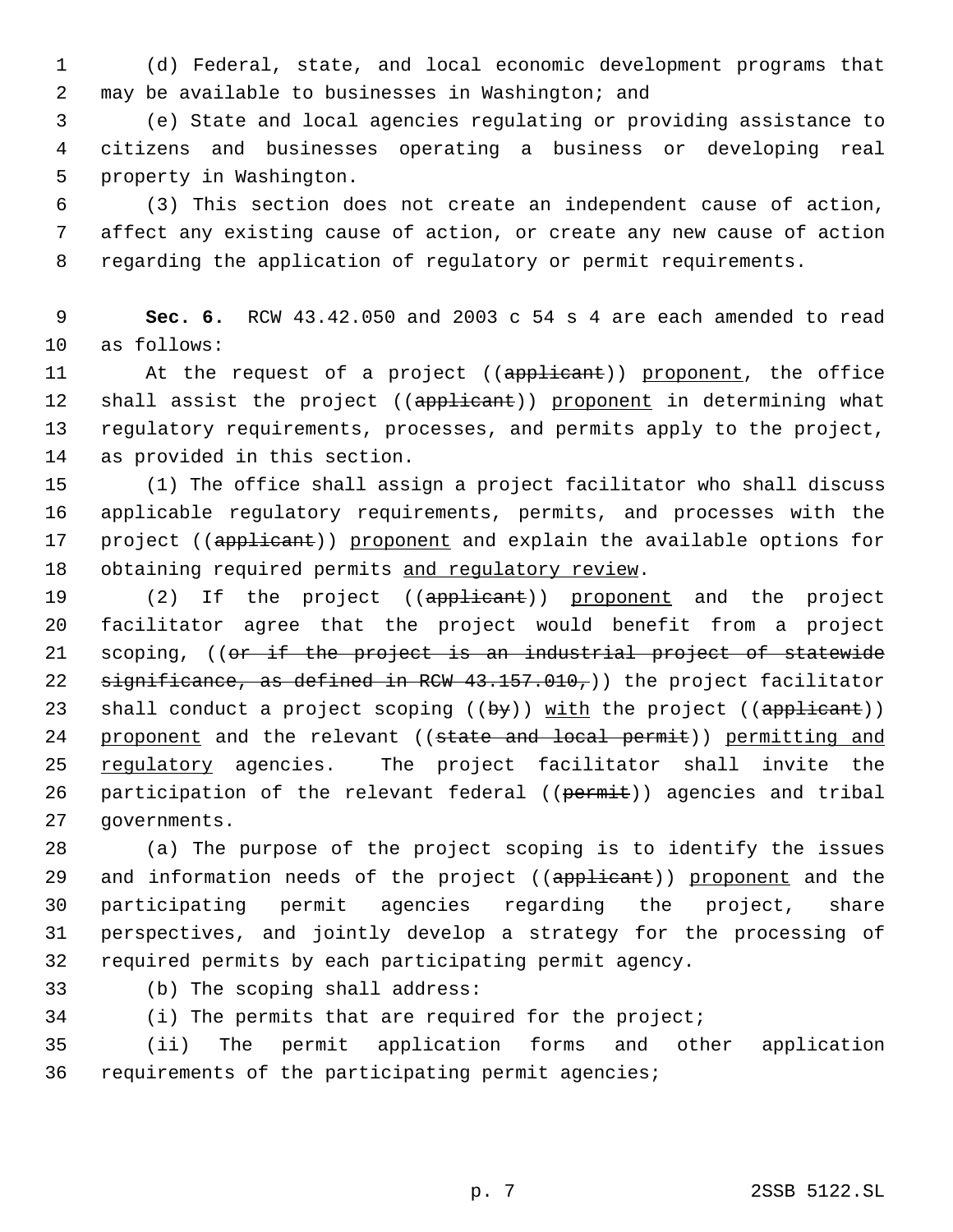(iii) The specific information needs and issues of concern of each 2 participant and their significance;

 (iv) Any statutory or regulatory conflicts that might arise from the differing authorities and roles of the permit agencies;

 (v) Any natural resources, including federal or state listed species, that might be adversely affected by the project and might cause an alteration of the project or require mitigation; and

 (vi) The anticipated time required for permit decisions by each participating permit agency, including the time required to determine if the permit application is complete, to conduct environmental review, and to review and process the application. In determining the time required, full consideration must be given to achieving the greatest possible efficiencies through any concurrent studies and any consolidated applications, hearings, and comment periods.

 (c) The outcome of the project scoping shall be documented in 16 writing, furnished to the project ((applicant)) proponent, and be made available to the public.

 (d) The project scoping shall be completed within sixty days of the 19 project ((applicant's)) proponent's request for a project scoping.

 (e) Upon completion of the project scoping, the participating permit agencies shall proceed under their respective authority. The agencies are encouraged to remain in communication for purposes of coordination until their final permit decisions are made.

 (3) This section does not create an independent cause of action, affect any existing cause of action, or establish time limits for purposes of RCW 64.40.020.

 **Sec. 7.** RCW 43.42.060 and 2003 c 54 s 5 are each amended to read as follows:

 (1) The office may coordinate the processing by participating permit agencies of permits required for a project, at the request of 31 the project ((applicant)) proponent through a cost reimbursement agreement as provided in subsection (3) of this section or with the 33 agreement of the project ((applicant)) proponent as provided in subsection (4) of this section.

 (2) The office shall assign a project coordinator to perform any or all of the following functions, as specified by the terms of a cost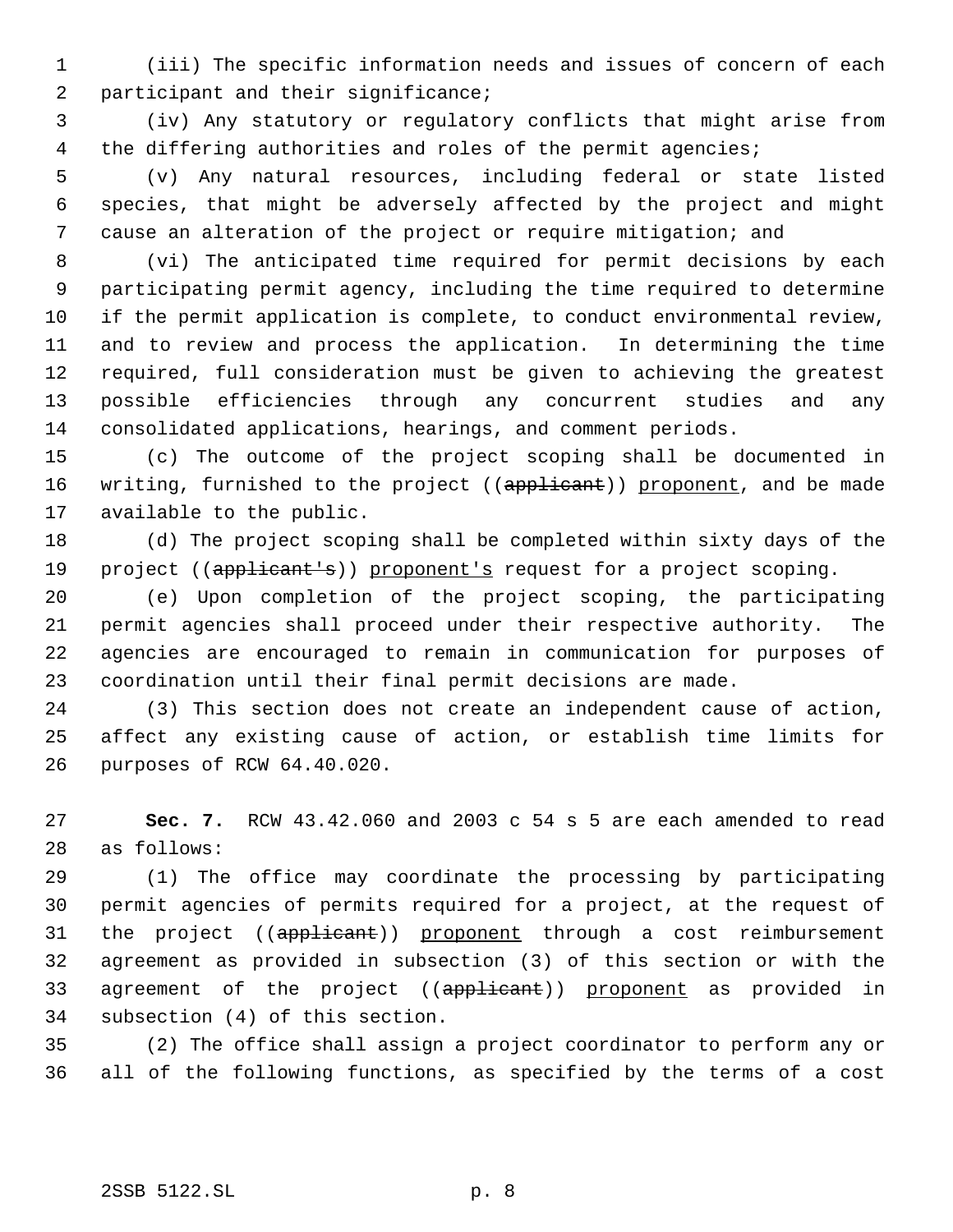reimbursement agreement under subsection (3) of this section or an agreement under subsection (4) of this section:

 (a) Serve as the main point of contact for the project 4 ((applicant)) proponent;

(b) Conduct a project scoping as provided in RCW 43.42.050(2);

 (c) Verify that the project ((applicant)) proponent has all the information needed to complete applications;

8 (d) Coordinate the permit processes of the permit agencies;

(e) Manage the applicable administrative procedures;

 (f) Work to assure that timely permit decisions are made by the 11 permit agencies and maintain contact with the project ((applicant)) 12 proponent and the permit agencies to ensure adherence to schedules;

 (g) Assist in resolving any conflict or inconsistency among permit requirements and conditions; and

 (h) Coordinate with relevant federal permit agencies and tribal governments to the extent possible.

17 (3) At the request of a project ((applicant)) proponent and as provided in RCW 43.42.070, the project coordinator shall coordinate 19 negotiations among the project ((applicant)) proponent, the office, and participating permit agencies to enter into a cost reimbursement agreement and shall coordinate implementation of the agreement, which shall govern coordination of permit processing by the participating permit agencies.

 (4) For industrial projects of statewide significance or if the office determines that it is in the public interest to coordinate the processing of permits for certain projects that are complex in scope, require multiple permits, involve multiple jurisdictions, or involve a significant number of affected parties, the office shall, upon the 29 ((applicant's)) proponent's request, enter into an agreement with the 30 project ((applicant)) proponent and the participating permit agencies to coordinate the processing of permits for the project. The office may limit the number of such agreements according to the resources available to the office and the permit agencies at the time.

 **Sec. 8.** RCW 43.42.070 and 2003 c 70 s 7 are each amended to read as follows:

 (1) The office may coordinate negotiation and implementation of a 37 written agreement among the project ((applicant)) proponent, the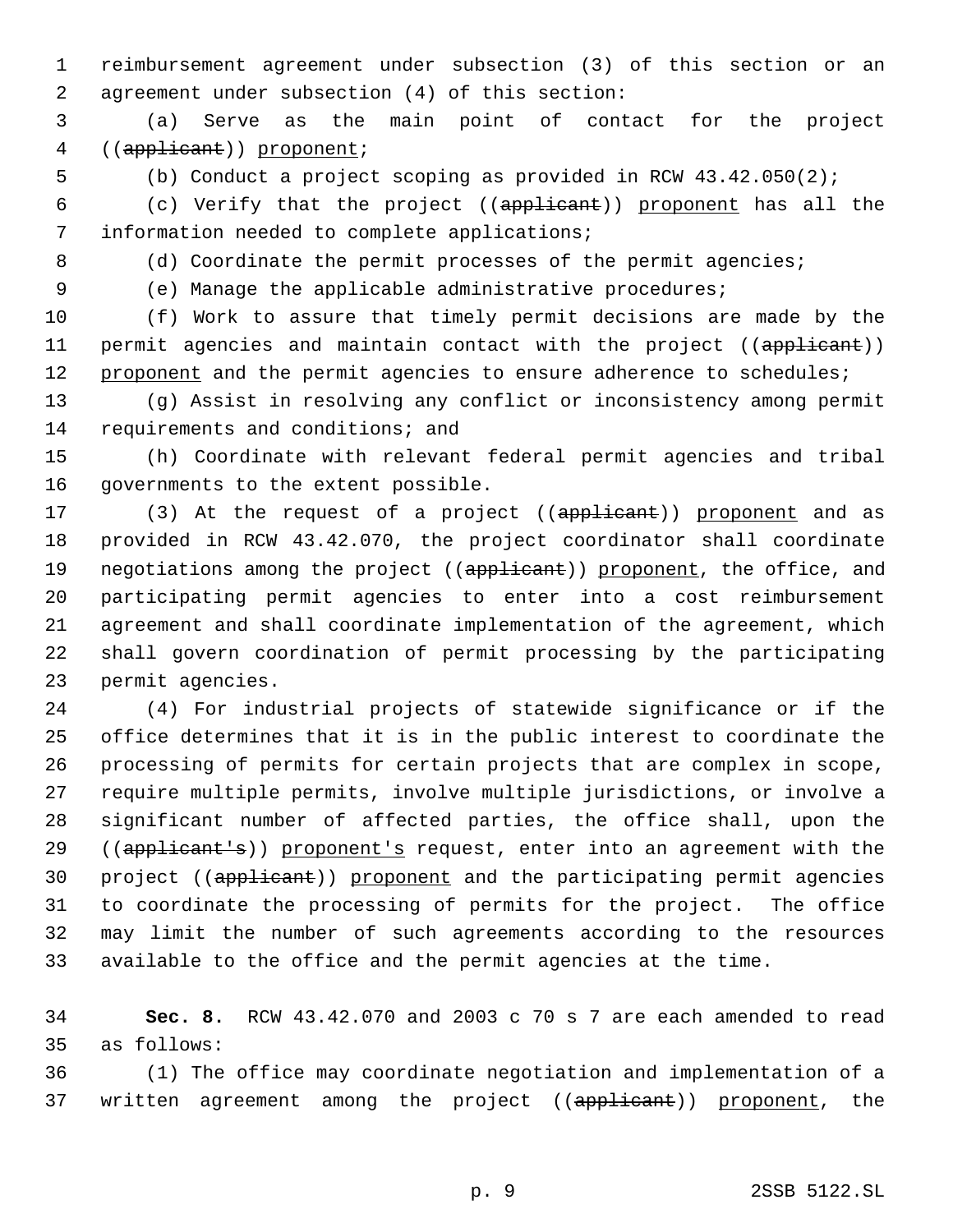office, and participating permit agencies to recover from the project 2 ((applicant)) proponent the reasonable costs incurred by the office in carrying out the provisions of RCW 43.42.050(2) and 43.42.060(2) and by participating permit agencies in carrying out permit processing tasks specified in the agreement.

 (2) The office may coordinate negotiation and implementation of a 7 written agreement among the project ((applicant)) proponent, the office, and participating permit agencies to recover from the project 9 ((applicant)) proponent the reasonable costs incurred by outside independent consultants selected by the office and participating permit agencies to perform permit processing tasks.

 (3) Outside independent consultants may only bill for the costs of performing those permit processing tasks that are specified in a cost- reimbursement agreement under this section. The billing process shall provide for accurate time and cost accounting and may include a billing cycle that provides for progress payments.

 (4) The office shall adopt a policy to coordinate cost- reimbursement agreements with outside independent consultants. Cost- reimbursement agreements coordinated by the office under this section must be based on competitive bids that are awarded for each agreement from a prequalified consultant roster.

 (5) Independent consultants hired under a cost-reimbursement agreement shall report directly to the permit agency. The office shall assure that final decisions are made by the permit agency and not by the consultant.

 (6) The office shall develop procedures for determining, collecting, and distributing cost reimbursement for carrying out the provisions of this chapter.

 (7) For a cost-reimbursement agreement, the office and participating permit agencies shall negotiate a work plan and schedule for reimbursement. Prior to distributing scheduled reimbursement to the agencies, the office shall verify that the agencies have met the obligations contained in their work plan.

34 (8) Prior to commencing negotiations with the project ((applicant)) 35 proponent for a cost-reimbursement agreement, the office shall request work load analyses from each participating permitting agency. These analyses shall be available to the public. The work load of a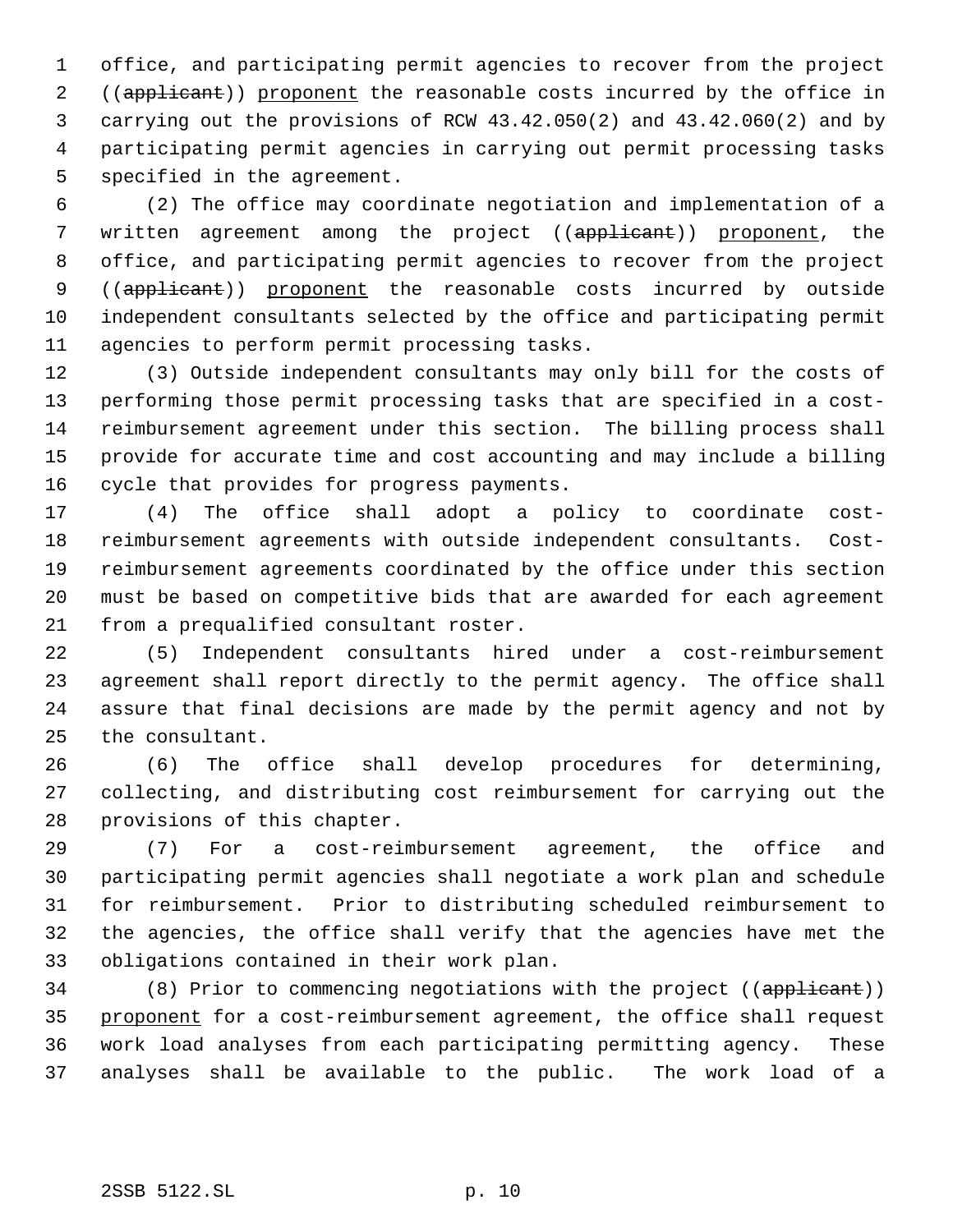participating permit agency may only be modified with the concurrence of the agency and if there is both good cause to do so and no significant impact on environmental review.

 (9) The office shall develop guidance to ensure that, in developing cost-reimbursement agreements, conflicts of interest are eliminated.

 (10) For project permit processes that it coordinates, the office shall coordinate the negotiation of all cost-reimbursement agreements 8 executed under RCW 43.21A.690, ((43.30.420)) 43.30.490, 43.70.630, 43.300.080, and 70.94.085. The office and the permit agencies shall be signatories to the agreements. Each permit agency shall manage performance of its portion of the agreement.

12 (11) If a permit agency or the project ((applicant)) proponent foresees, at any time, that it will be unable to meet its obligations under the cost-reimbursement agreement, it shall notify the office and state the reasons. The office shall notify the participating permit 16 agencies and the project ((applicant)) proponent and, upon agreement of all parties, adjust the schedule, or, if necessary, coordinate revision of the work plan.

 **Sec. 9.** RCW 43.42.080 and 2004 c 32 s 1 are each amended to read as follows:

 (( $\{1\}$ ) The legislature finds that there are numerous efforts ongoing 22 to streamline and improve permitting processes. These include the work of the transportation permit efficiency and accountability committee, chapter 47.06C RCW, and the efforts of the office of regulatory assistance to develop an integrated permit system, chapter 245, Laws of 2003. While these efforts are ongoing and likely to yield procedural improvements in permit processing by 2006, there is an immediate need to coordinate permitting timelines for large, multiagency permit 29 streamlining efforts.

 $(2)$ )) With the agreement of all participating permitting agencies 31 and the permit applicant or project proponent, state permitting agencies may establish timelines to make permit decisions, including the time periods required to determine that the permit applications are complete, to review the applications, and to process the permits. Established timelines shall not be shorter than those otherwise required for each permit under other applicable provisions of law, but may extend and coordinate such timelines. The goal of the established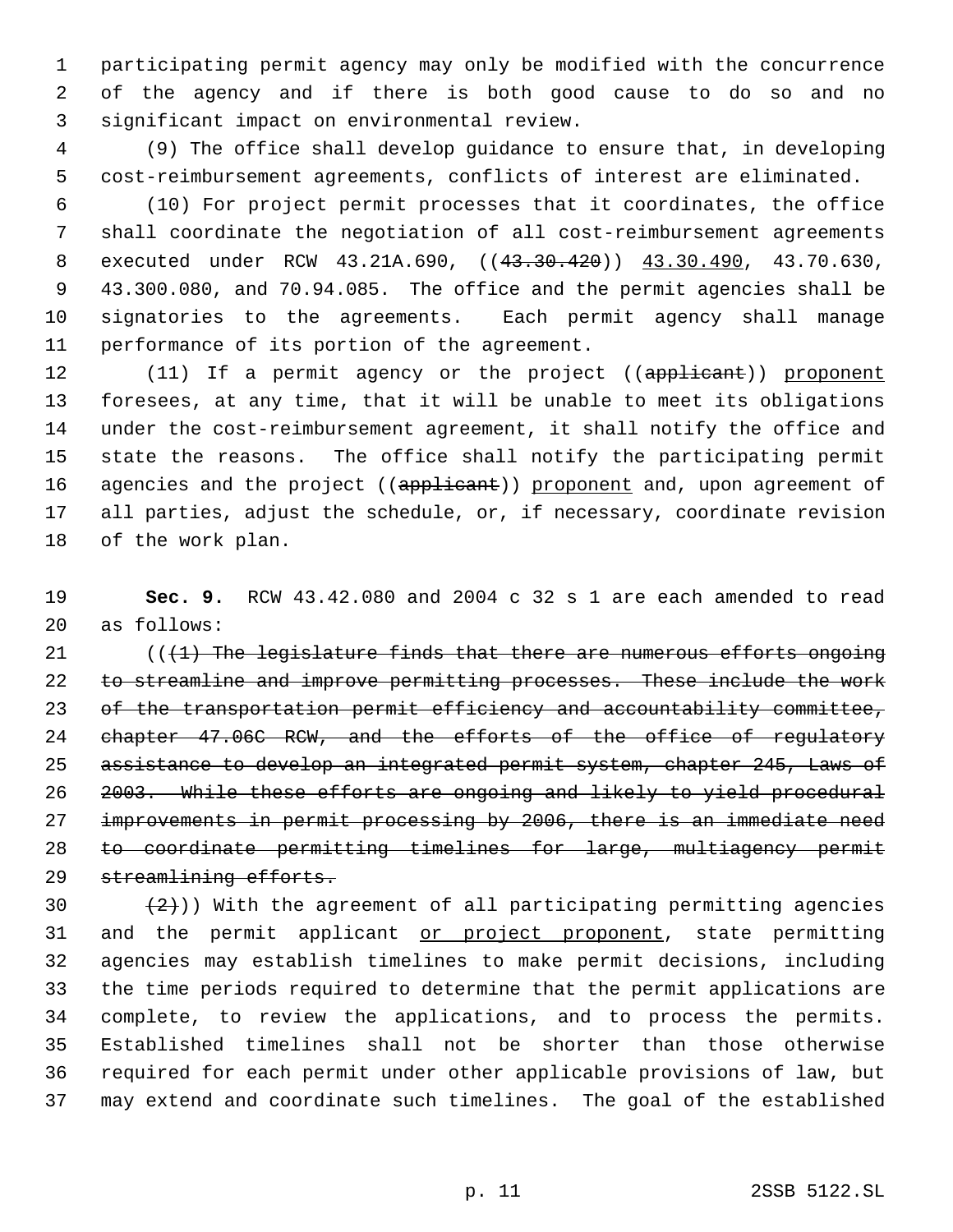timelines is to achieve the maximum efficiencies possible through concurrent studies and consolidation of applications, permit review, hearings, and comment periods. A timeline established under this subsection with the agreement of each permitting agency shall commit each permitting agency to act within the established timeline.

 **Sec. 10.** RCW 43.21A.690 and 2003 c 70 s 1 are each amended to read as follows:

 (1) The department may enter into a written cost-reimbursement 9 agreement with a permit applicant or project proponent to recover from 10 the applicant or proponent the reasonable costs incurred by the department in carrying out the requirements of this chapter, as well as the requirements of other relevant laws, as they relate to permit coordination, environmental review, application review, technical studies, and permit processing. The cost-reimbursement agreement shall identify the specific tasks, costs, and schedule for work to be conducted under the agreement.

 (2) The written cost-reimbursement agreement shall be negotiated 18 with the permit applicant or project proponent. Under the provisions of a cost-reimbursement agreement, funds from the applicant shall be used by the department to contract with an independent consultant to carry out the work covered by the cost-reimbursement agreement. The department may also use funds provided under a cost-reimbursement agreement to assign current staff to review the work of the consultant, to provide necessary technical assistance when an independent consultant with comparable technical skills is unavailable, and to recover reasonable and necessary direct and indirect costs that arise from processing the permit. The department shall, in developing the agreement, ensure that final decisions that involve policy matters are made by the agency and not by the consultant. The department shall make an estimate of the number of permanent staff hours to process the permits, and shall contract with consultants to replace the time and functions committed by these permanent staff to the project. The billing process shall provide for accurate time and cost accounting and may include a billing cycle that provides for progress payments. Use of cost-reimbursement agreements shall not reduce the current level of staff available to work on permits not covered by cost-reimbursement agreements. The department may not use any funds under a cost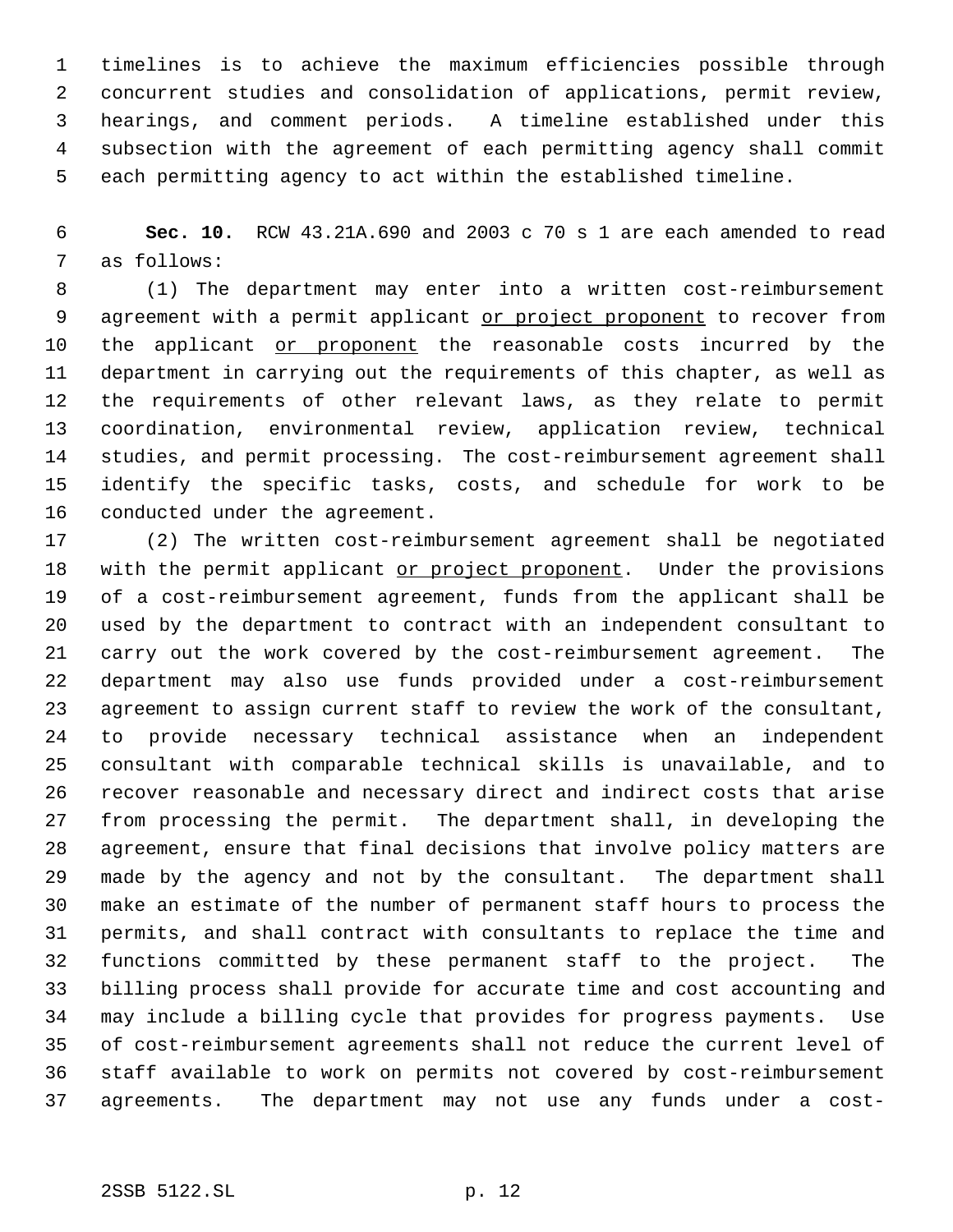reimbursement agreement to replace or supplant existing funding. The restrictions of chapter 42.52 RCW apply to any cost-reimbursement agreement, and to any person hired as a result of a cost-reimbursement agreement.

5 (( $\{3\}$ ) The department may not enter into any new cost-reimbursement agreements on or after July 1, 2007. The department may continue to administer any cost-reimbursement agreement that was entered into 8 before July 1, 2007, until the project is completed.))

 **Sec. 11.** RCW 43.30.490 and 2003 c 70 s 2 are each amended to read as follows:

 (1) The department may enter into a written cost-reimbursement 12 agreement with a permit or lease applicant or project proponent to recover from the applicant or proponent the reasonable costs incurred by the department in carrying out the requirements of this chapter, as well as the requirements of other relevant laws, as they relate to permit coordination, environmental review, application review, technical studies, and permit or lease processing. The cost- reimbursement agreement shall identify the specific tasks, costs, and 19 schedule for work to be conducted under the agreement. ((An applicant 20 for a lease issued under chapter 79.90 RCW may not enter into a cost- reimbursement agreement under this section for projects conducted under  $the$  lease.)

 (2) The written cost-reimbursement agreement shall be negotiated 24 with the permit or lease applicant or project proponent. Under the provisions of a cost-reimbursement agreement, funds from the applicant 26 or proponent shall be used by the department to contract with an independent consultant to carry out the work covered by the cost- reimbursement agreement. The department may also use funds provided under a cost-reimbursement agreement to assign current staff to review the work of the consultant, to provide necessary technical assistance when an independent consultant with comparable technical skills is unavailable, and to recover reasonable and necessary direct and indirect costs that arise from processing the permit or lease. The department shall, in developing the agreement, ensure that final decisions that involve policy matters are made by the agency and not by the consultant. The department shall make an estimate of the number of permanent staff hours to process the permits or leases, and shall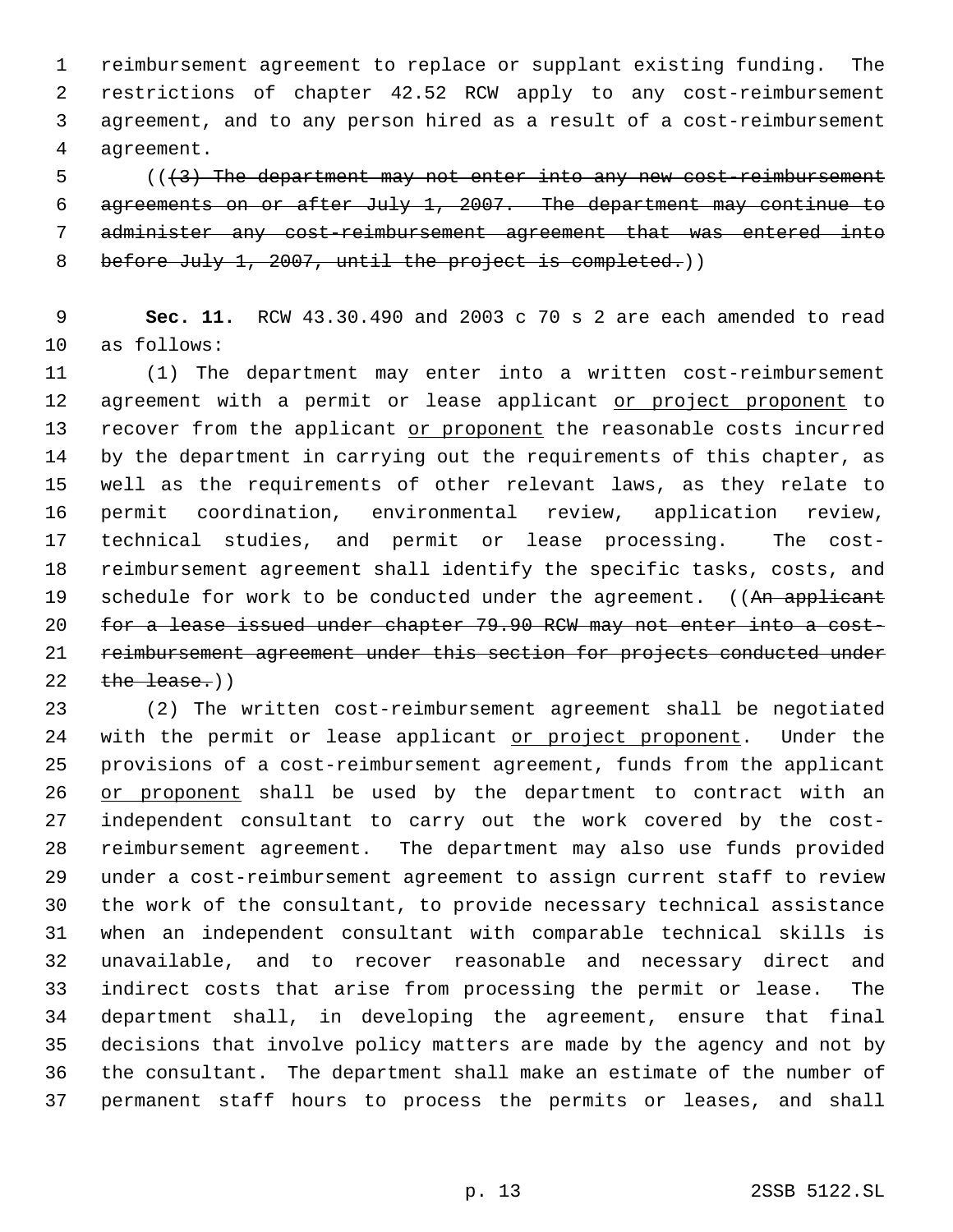contract with consultants to replace the time and functions committed by these permanent staff to the project. The billing process shall provide for accurate time and cost accounting and may include a billing cycle that provides for progress payments. Use of cost-reimbursement agreements shall not reduce the current level of staff available to work on permits or leases not covered by cost-reimbursement agreements. The department may not use any funds under a cost-reimbursement agreement to replace or supplant existing funding. The restrictions of chapter 42.52 RCW apply to any cost-reimbursement agreement, and to any person hired as a result of a cost-reimbursement agreement.

 $((3)$  The department may not enter into any new cost-reimbursement 12 agreements on or after July 1, 2007. The department may continue to 13 administer any cost-reimbursement agreement that was entered into 14 before July 1, 2007, until the project is completed.)

 **Sec. 12.** RCW 43.70.630 and 2003 c 70 s 3 are each amended to read as follows:

 (1) The department may enter into a written cost-reimbursement 18 agreement with a permit applicant or project proponent to recover from 19 the applicant or proponent the reasonable costs incurred by the department in carrying out the requirements of this chapter, as well as the requirements of other relevant laws, as they relate to permit coordination, environmental review, application review, technical studies, and permit processing. The cost-reimbursement agreement shall identify the specific tasks, costs, and schedule for work to be conducted under the agreement.

 (2) The written cost-reimbursement agreement shall be negotiated 27 with the permit applicant or project proponent. Under the provisions of a cost-reimbursement agreement, funds from the applicant or 29 proponent shall be used by the department to contract with an independent consultant to carry out the work covered by the cost- reimbursement agreement. The department may also use funds provided under a cost-reimbursement agreement to assign current staff to review the work of the consultant, to provide necessary technical assistance when an independent consultant with comparable technical skills is unavailable, and to recover reasonable and necessary direct and indirect costs that arise from processing the permit. The department shall, in developing the agreement, ensure that final decisions that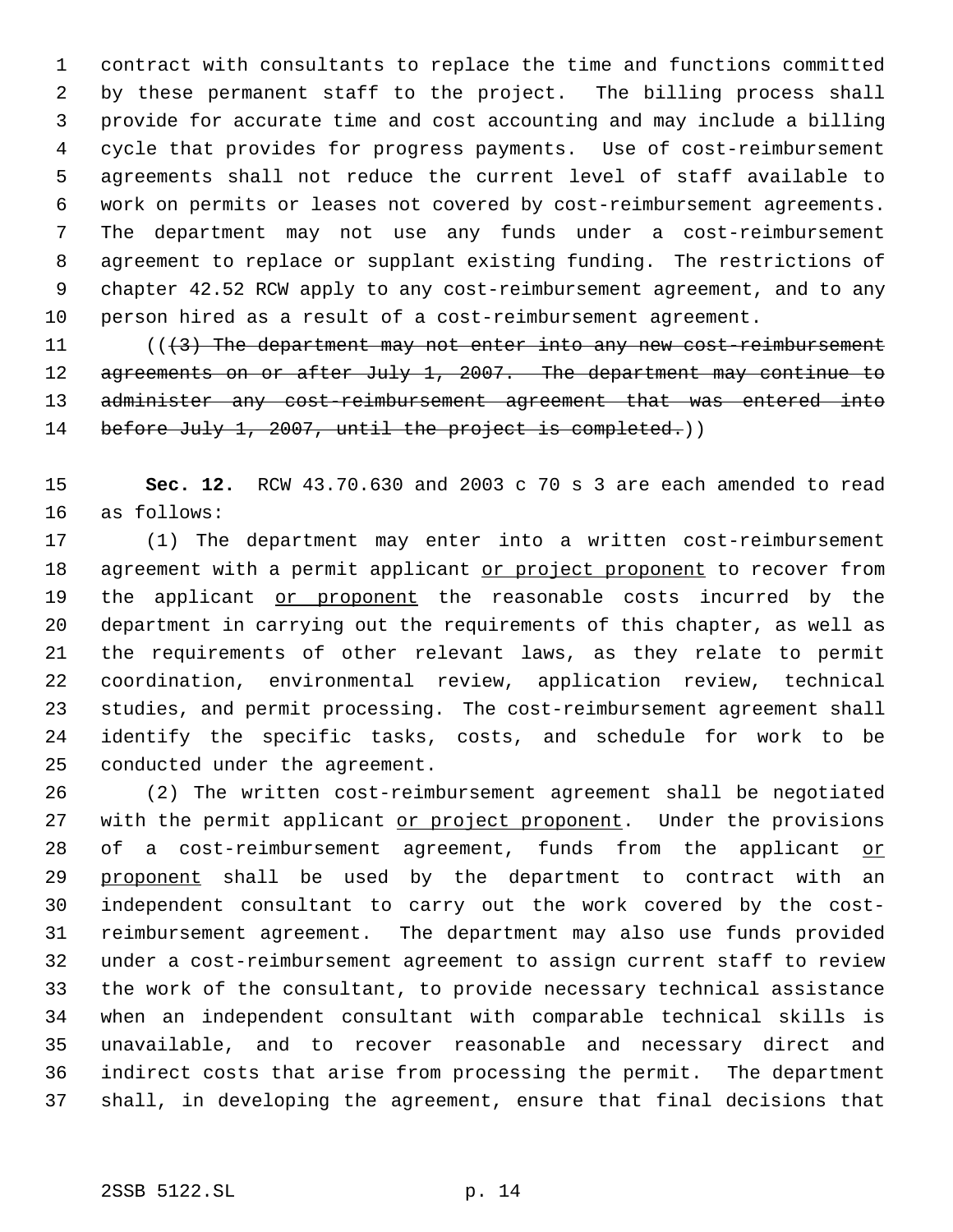involve policy matters are made by the agency and not by the consultant. The department shall make an estimate of the number of permanent staff hours to process the permits, and shall contract with consultants to replace the time and functions committed by these permanent staff to the project. The billing process shall provide for accurate time and cost accounting and may include a billing cycle that provides for progress payments. Use of cost-reimbursement agreements shall not reduce the current level of staff available to work on permits not covered by cost-reimbursement agreements. The department may not use any funds under a cost-reimbursement agreement to replace or supplant existing funding. The restrictions of chapter 42.52 RCW apply to any cost-reimbursement agreement, and to any person hired as a result of a cost-reimbursement agreement.

14 (((3) The department may not enter into any new cost-reimbursement agreements on or after July 1, 2007. The department may continue to 16 administer any cost-reimbursement agreement that was entered into 17 before July 1, 2007, until the project is completed.))

 **Sec. 13.** RCW 43.300.080 and 2003 c 70 s 4 are each amended to read as follows:

 (1) The department may enter into a written cost-reimbursement 21 agreement with a permit applicant or project proponent to recover from 22 the applicant or proponent the reasonable costs incurred by the department in carrying out the requirements of this chapter, as well as the requirements of other relevant laws, as they relate to permit coordination, environmental review, application review, technical studies, and permit processing. The cost-reimbursement agreement shall identify the specific tasks, costs, and schedule for work to be conducted under the agreement.

 (2) The written cost-reimbursement agreement shall be negotiated 30 with the permit applicant or project proponent. Under the provisions of a cost-reimbursement agreement, funds from the applicant shall be used by the department to contract with an independent consultant to carry out the work covered by the cost-reimbursement agreement. The department may also use funds provided under a cost-reimbursement agreement to assign current staff to review the work of the consultant, to provide necessary technical assistance when an independent consultant with comparable technical skills is unavailable, and to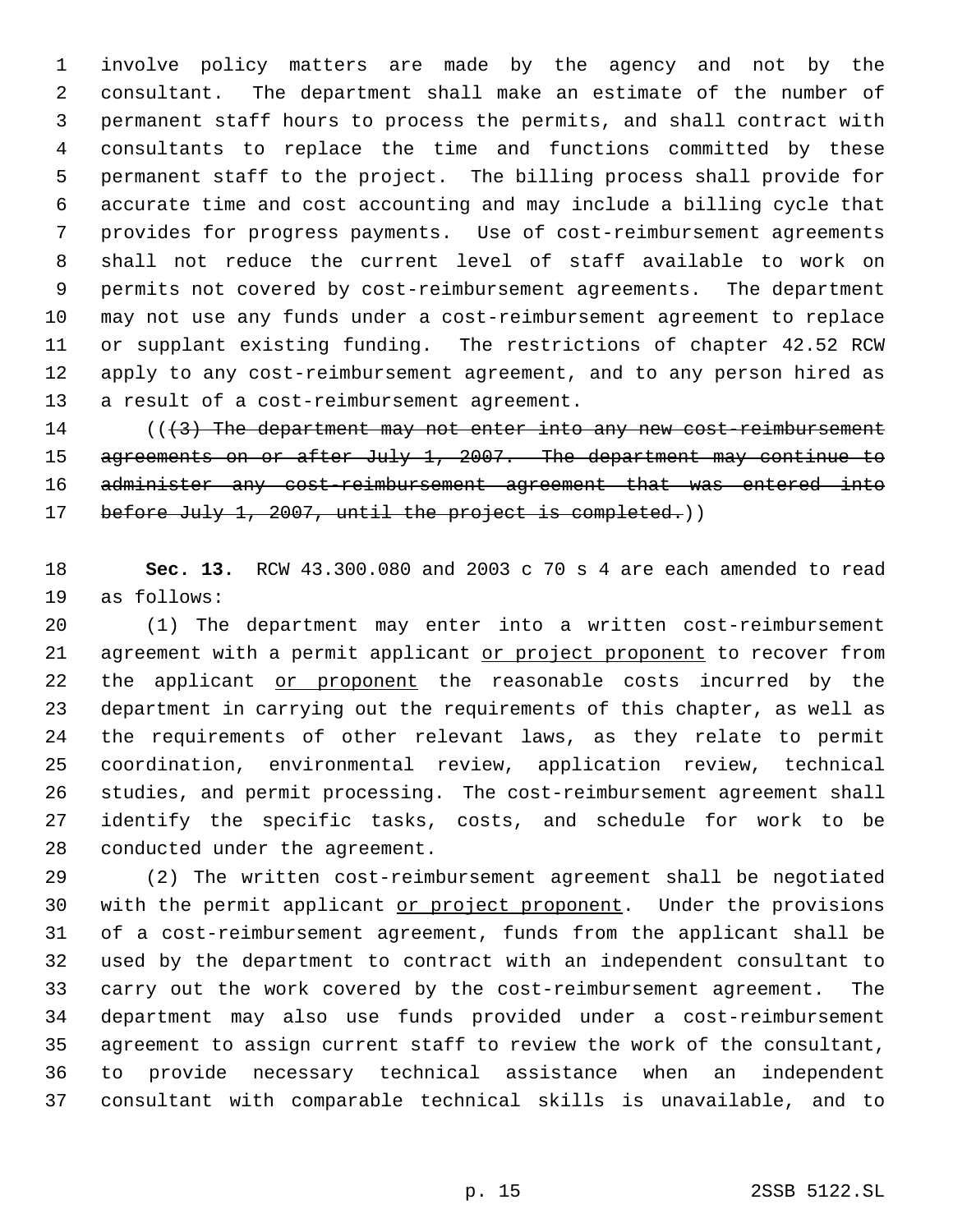recover reasonable and necessary direct and indirect costs that arise from processing the permit. The department shall, in developing the agreement, ensure that final decisions that involve policy matters are made by the agency and not by the consultant. The department shall make an estimate of the number of permanent staff hours to process the permits, and shall contract with consultants to replace the time and functions committed by these permanent staff to the project. The billing process shall provide for accurate time and cost accounting and may include a billing cycle that provides for progress payments. Use of cost-reimbursement agreements shall not reduce the current level of staff available to work on permits not covered by cost-reimbursement agreements. The department may not use any funds under a cost- reimbursement agreement to replace or supplant existing funding. The restrictions of chapter 42.52 RCW apply to any cost-reimbursement agreement, and to any person hired as a result of a cost-reimbursement agreement.

 $((3)$  The department may not enter into any new cost-reimbursement 18 agreements on or after July 1, 2007. The department may continue to 19 administer any cost-reimbursement agreement that was entered into 20 before July 1, 2007, until the project is completed.)

 **Sec. 14.** RCW 70.94.085 and 2003 c 70 s 5 are each amended to read as follows:

 (1) An authority may enter into a written cost-reimbursement 24 agreement with a permit applicant or project proponent to recover from 25 the applicant or proponent the reasonable costs incurred by the authority in carrying out the requirements of this chapter, as well as the requirements of other relevant laws, as they relate to permit coordination, environmental review, application review, technical studies, and permit processing. The cost-reimbursement agreement shall identify the specific tasks, costs, and schedule for work to be conducted under the agreement.

 (2) The written cost-reimbursement agreement shall be negotiated 33 with the permit applicant or project proponent. Under the provisions 34 of a cost-reimbursement agreement, funds from the applicant or proponent shall be used by the air pollution control authority to contract with an independent consultant to carry out the work covered by the cost-reimbursement agreement. The air pollution control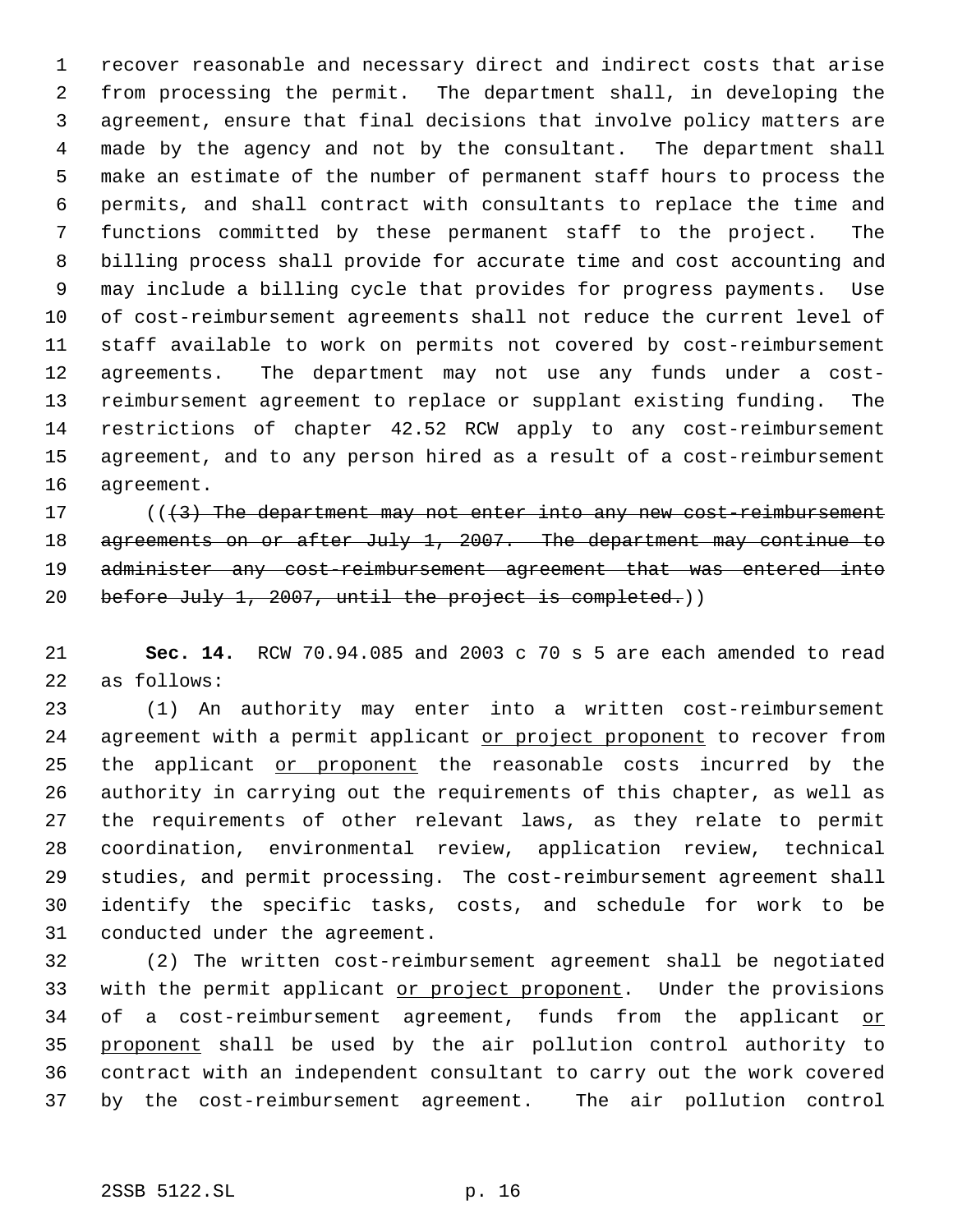authority may also use funds provided under a cost-reimbursement agreement to assign current staff to review the work of the consultant, to provide necessary technical assistance when an independent consultant with comparable technical skills is unavailable, and to recover reasonable and necessary direct and indirect costs that arise from processing the permit. The air pollution control authority shall, in developing the agreement, ensure that final decisions that involve policy matters are made by the agency and not by the consultant. The air pollution control authority shall make an estimate of the number of permanent staff hours to process the permits, and shall contract with consultants to replace the time and functions committed by these permanent staff to the project. The billing process shall provide for accurate time and cost accounting and may include a billing cycle that provides for progress payments. Use of cost-reimbursement agreements shall not reduce the current level of staff available to work on permits not covered by cost-reimbursement agreements. The air pollution control authority may not use any funds under a cost- reimbursement agreement to replace or supplant existing funding. The provisions of chapter 42.52 RCW apply to any cost-reimbursement agreement, and to any person hired as a result of a cost-reimbursement agreement. Members of the air pollution control authority's board of directors shall be considered as state officers, and employees of the air pollution control authority shall be considered as state employees, for the sole purpose of applying the restrictions of chapter 42.52 RCW to this section.

 (( $\left(3\right)$ ) An air pollution control authority may not enter into any new 27 cost-reimbursement agreements on or after July 1, 2007. The authority may continue to administer any cost-reimbursement agreement that was 29 entered into before July 1, 2007, until the project is completed.))

 **Sec. 15.** RCW 43.131.401 and 2003 c 71 s 5 are each amended to read as follows:

 The office of regulatory assistance established in RCW 43.42.010 33 and its powers and duties shall be terminated June 30, ((2007)) 2011, as provided in RCW 43.131.402.

 **Sec. 16.** RCW 43.131.402 and 2003 c 71 s 6 are each amended to read as follows: